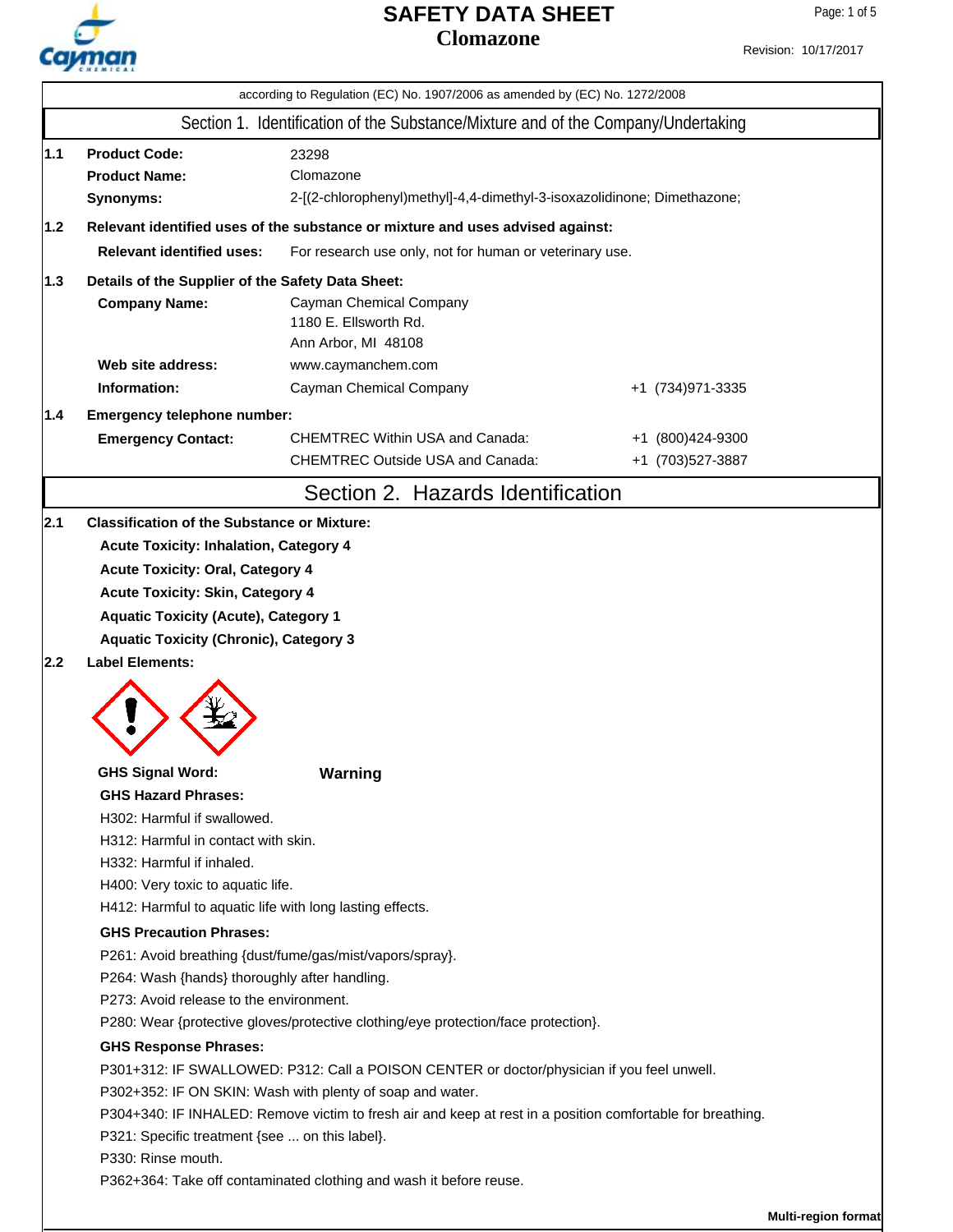# Cayman

## **Clomazone SAFETY DATA SHEET**

Page: 2 of 5

|               |                                                                                                                                                                                            | P391: Collect spillage.                             |                                                                                                                                       |                                                                                                                                                                                             |                                                                                                         |                                                                                                  |  |  |
|---------------|--------------------------------------------------------------------------------------------------------------------------------------------------------------------------------------------|-----------------------------------------------------|---------------------------------------------------------------------------------------------------------------------------------------|---------------------------------------------------------------------------------------------------------------------------------------------------------------------------------------------|---------------------------------------------------------------------------------------------------------|--------------------------------------------------------------------------------------------------|--|--|
|               |                                                                                                                                                                                            | <b>GHS Storage and Disposal Phrases:</b>            |                                                                                                                                       |                                                                                                                                                                                             |                                                                                                         |                                                                                                  |  |  |
|               |                                                                                                                                                                                            |                                                     | Please refer to Section 7 for Storage and Section 13 for Disposal information.                                                        |                                                                                                                                                                                             |                                                                                                         |                                                                                                  |  |  |
| 2.3           |                                                                                                                                                                                            | <b>Adverse Human Health</b>                         | Harmful if inhaled, swallowed, or in contact with skin.                                                                               |                                                                                                                                                                                             |                                                                                                         |                                                                                                  |  |  |
|               |                                                                                                                                                                                            | <b>Effects and Symptoms:</b>                        | Harmful to aquatic life with long lasting effects.<br>Material may be irritating to the mucous membranes and upper respiratory tract. |                                                                                                                                                                                             |                                                                                                         |                                                                                                  |  |  |
|               |                                                                                                                                                                                            |                                                     |                                                                                                                                       |                                                                                                                                                                                             |                                                                                                         |                                                                                                  |  |  |
|               |                                                                                                                                                                                            |                                                     | May cause eye, skin, or respiratory system irritation.<br>Very toxic to aquatic life.                                                 |                                                                                                                                                                                             |                                                                                                         |                                                                                                  |  |  |
|               |                                                                                                                                                                                            |                                                     | To the best of our knowledge, the toxicological properties have not been thoroughly investigated.                                     |                                                                                                                                                                                             |                                                                                                         |                                                                                                  |  |  |
|               |                                                                                                                                                                                            |                                                     | Section 3. Composition/Information on Ingredients                                                                                     |                                                                                                                                                                                             |                                                                                                         |                                                                                                  |  |  |
| $CAS$ #/      |                                                                                                                                                                                            |                                                     | Hazardous Components (Chemical Name)/                                                                                                 | Concentration                                                                                                                                                                               | EC No./                                                                                                 | <b>GHS Classification</b>                                                                        |  |  |
| <b>RTECS#</b> |                                                                                                                                                                                            | <b>REACH Registration No.</b>                       |                                                                                                                                       |                                                                                                                                                                                             | <b>EC Index No.</b>                                                                                     |                                                                                                  |  |  |
| NY2977000     | 81777-89-1                                                                                                                                                                                 | 3-Isoxazolidinone,                                  | 2-.(.(2-Chlorophenyl)methyl.).-4,4-dimeth                                                                                             | 100.0%                                                                                                                                                                                      | 617-258-0<br><b>NA</b>                                                                                  | Acute Tox.(O) 4: H302<br>Acute Tox.(D) 4: H312                                                   |  |  |
|               |                                                                                                                                                                                            |                                                     |                                                                                                                                       |                                                                                                                                                                                             |                                                                                                         | Acute Tox.(I) 4: H332                                                                            |  |  |
|               |                                                                                                                                                                                            |                                                     |                                                                                                                                       |                                                                                                                                                                                             |                                                                                                         | Aquatic (A) 1: H400                                                                              |  |  |
|               |                                                                                                                                                                                            |                                                     |                                                                                                                                       |                                                                                                                                                                                             |                                                                                                         | Aquatic (C) 3: H412                                                                              |  |  |
|               |                                                                                                                                                                                            |                                                     | Section 4. First Aid Measures                                                                                                         |                                                                                                                                                                                             |                                                                                                         |                                                                                                  |  |  |
| 4.1           |                                                                                                                                                                                            | <b>Description of First Aid</b>                     |                                                                                                                                       |                                                                                                                                                                                             |                                                                                                         |                                                                                                  |  |  |
|               | <b>Measures:</b>                                                                                                                                                                           |                                                     |                                                                                                                                       |                                                                                                                                                                                             |                                                                                                         |                                                                                                  |  |  |
|               |                                                                                                                                                                                            | In Case of Inhalation:                              |                                                                                                                                       |                                                                                                                                                                                             | Remove to fresh air. If not breathing, give artificial respiration or give oxygen by trained personnel. |                                                                                                  |  |  |
|               | Get immediate medical attention.                                                                                                                                                           |                                                     |                                                                                                                                       |                                                                                                                                                                                             |                                                                                                         |                                                                                                  |  |  |
|               | In Case of Skin Contact:                                                                                                                                                                   |                                                     |                                                                                                                                       |                                                                                                                                                                                             |                                                                                                         | Immediately wash skin with soap and plenty of water for at least 15 minutes. Remove contaminated |  |  |
|               | clothing. Get medical attention if symptoms occur. Wash clothing before reuse.                                                                                                             |                                                     |                                                                                                                                       |                                                                                                                                                                                             |                                                                                                         |                                                                                                  |  |  |
|               | Hold eyelids apart and flush eyes with plenty of water for at least 15 minutes. Have eyes examined<br>In Case of Eye Contact:<br>and tested by medical personnel.<br>In Case of Ingestion: |                                                     |                                                                                                                                       |                                                                                                                                                                                             |                                                                                                         |                                                                                                  |  |  |
|               |                                                                                                                                                                                            |                                                     |                                                                                                                                       | Wash out mouth with water provided person is conscious. Never give anything by mouth to an<br>unconscious person. Get medical attention. Do NOT induce vomiting unless directed to do so by |                                                                                                         |                                                                                                  |  |  |
|               |                                                                                                                                                                                            |                                                     |                                                                                                                                       |                                                                                                                                                                                             |                                                                                                         |                                                                                                  |  |  |
|               |                                                                                                                                                                                            |                                                     | medical personnel.                                                                                                                    |                                                                                                                                                                                             |                                                                                                         |                                                                                                  |  |  |
|               |                                                                                                                                                                                            |                                                     | Section 5. Fire Fighting Measures                                                                                                     |                                                                                                                                                                                             |                                                                                                         |                                                                                                  |  |  |
| 5.1           |                                                                                                                                                                                            | <b>Suitable Extinguishing</b>                       | Use alcohol-resistant foam, carbon dioxide, water, or dry chemical spray.                                                             |                                                                                                                                                                                             |                                                                                                         |                                                                                                  |  |  |
|               | Media:                                                                                                                                                                                     |                                                     | Use water spray to cool fire-exposed containers.                                                                                      |                                                                                                                                                                                             |                                                                                                         |                                                                                                  |  |  |
|               | Unsuitable Extinguishing A solid water stream may be inefficient.                                                                                                                          |                                                     |                                                                                                                                       |                                                                                                                                                                                             |                                                                                                         |                                                                                                  |  |  |
|               | Media:                                                                                                                                                                                     |                                                     |                                                                                                                                       |                                                                                                                                                                                             |                                                                                                         |                                                                                                  |  |  |
| 5.2           | Flammable Properties and No data available.                                                                                                                                                |                                                     |                                                                                                                                       |                                                                                                                                                                                             |                                                                                                         |                                                                                                  |  |  |
|               | Hazards:                                                                                                                                                                                   |                                                     |                                                                                                                                       |                                                                                                                                                                                             |                                                                                                         |                                                                                                  |  |  |
|               |                                                                                                                                                                                            |                                                     | No data available.<br>No data.                                                                                                        |                                                                                                                                                                                             |                                                                                                         |                                                                                                  |  |  |
|               | Flash Pt:                                                                                                                                                                                  |                                                     | LEL: No data.                                                                                                                         | UEL: No data.                                                                                                                                                                               |                                                                                                         |                                                                                                  |  |  |
|               |                                                                                                                                                                                            | <b>Explosive Limits:</b><br><b>Autoignition Pt:</b> | No data.                                                                                                                              |                                                                                                                                                                                             |                                                                                                         |                                                                                                  |  |  |
|               |                                                                                                                                                                                            |                                                     |                                                                                                                                       |                                                                                                                                                                                             |                                                                                                         |                                                                                                  |  |  |
| 5.3           | Fire Fighting Instructions: As in any fire, wear self-contained breathing apparatus pressure-demand (NIOSH approved or                                                                     |                                                     |                                                                                                                                       |                                                                                                                                                                                             |                                                                                                         |                                                                                                  |  |  |
|               | equivalent), and full protective gear to prevent contact with skin and eyes.                                                                                                               |                                                     |                                                                                                                                       |                                                                                                                                                                                             |                                                                                                         |                                                                                                  |  |  |
|               |                                                                                                                                                                                            |                                                     |                                                                                                                                       |                                                                                                                                                                                             |                                                                                                         |                                                                                                  |  |  |
|               |                                                                                                                                                                                            |                                                     |                                                                                                                                       |                                                                                                                                                                                             |                                                                                                         |                                                                                                  |  |  |
|               |                                                                                                                                                                                            |                                                     |                                                                                                                                       |                                                                                                                                                                                             |                                                                                                         |                                                                                                  |  |  |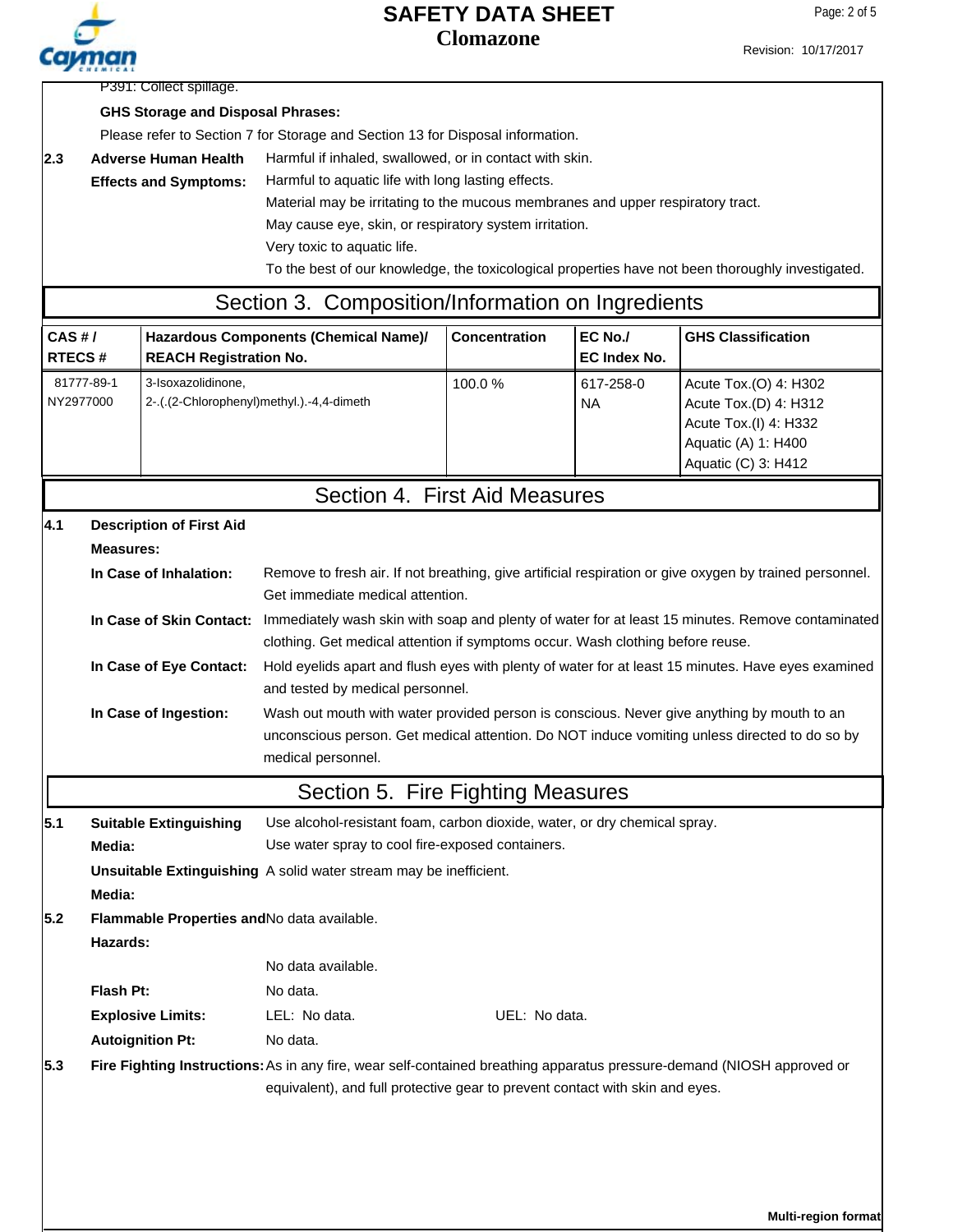# **Clomazone SAFETY DATA SHEET**

Cayman

Page: 3 of 5

|       |                                                                                                                          | Section 6. Accidental Release Measures                                                                                                   |  |  |  |  |
|-------|--------------------------------------------------------------------------------------------------------------------------|------------------------------------------------------------------------------------------------------------------------------------------|--|--|--|--|
| 6.1   | <b>Protective Precautions,</b><br>Avoid raising and breathing dust, and provide adequate ventilation.                    |                                                                                                                                          |  |  |  |  |
|       | Protective Equipment and As conditions warrant, wear a NIOSH approved self-contained breathing apparatus, or respirator, |                                                                                                                                          |  |  |  |  |
|       | <b>Emergency Procedures:</b>                                                                                             | and appropriate personal protection (rubber boots, safety goggles, and heavy rubber gloves).                                             |  |  |  |  |
| 6.2   | <b>Environmental</b>                                                                                                     | Take steps to avoid release into the environment, if safe to do so.                                                                      |  |  |  |  |
|       | <b>Precautions:</b>                                                                                                      |                                                                                                                                          |  |  |  |  |
| 6.3   |                                                                                                                          | Methods and Material For Contain spill and collect, as appropriate.                                                                      |  |  |  |  |
|       |                                                                                                                          | Containment and Cleaning Transfer to a chemical waste container for disposal in accordance with local regulations.                       |  |  |  |  |
|       | Up:                                                                                                                      |                                                                                                                                          |  |  |  |  |
|       |                                                                                                                          | Section 7. Handling and Storage                                                                                                          |  |  |  |  |
| 7.1   |                                                                                                                          | Precautions To Be Taken Avoid breathing dust/fume/gas/mist/vapours/spray.                                                                |  |  |  |  |
|       | Avoid prolonged or repeated exposure.<br>in Handling:                                                                    |                                                                                                                                          |  |  |  |  |
| 7.2   | Precautions To Be Taken Keep container tightly closed.                                                                   |                                                                                                                                          |  |  |  |  |
|       | in Storing:                                                                                                              | Store in accordance with information listed on the product insert.                                                                       |  |  |  |  |
|       |                                                                                                                          | Section 8. Exposure Controls/Personal Protection                                                                                         |  |  |  |  |
| 8.1   | <b>Exposure Parameters:</b>                                                                                              |                                                                                                                                          |  |  |  |  |
| 8.2   | <b>Exposure Controls:</b>                                                                                                |                                                                                                                                          |  |  |  |  |
| 8.2.1 | <b>Engineering Controls</b>                                                                                              | Use process enclosures, local exhaust ventilation, or other engineering controls to control airborne                                     |  |  |  |  |
|       | levels below recommended exposure limits.<br>(Ventilation etc.):                                                         |                                                                                                                                          |  |  |  |  |
| 8.2.2 | <b>Personal protection equipment:</b>                                                                                    |                                                                                                                                          |  |  |  |  |
|       | <b>Eye Protection:</b>                                                                                                   | Safety glasses                                                                                                                           |  |  |  |  |
|       | <b>Protective Gloves:</b>                                                                                                | Compatible chemical-resistant gloves                                                                                                     |  |  |  |  |
|       | Other Protective Clothing: Lab coat                                                                                      |                                                                                                                                          |  |  |  |  |
|       | <b>Respiratory Equipment</b>                                                                                             | NIOSH approved respirator, as conditions warrant.                                                                                        |  |  |  |  |
|       | (Specify Type):                                                                                                          |                                                                                                                                          |  |  |  |  |
|       | Work/Hygienic/Maintenan Do not take internally.                                                                          |                                                                                                                                          |  |  |  |  |
|       | ce Practices:                                                                                                            | Facilities storing or utilizing this material should be equipped with an eyewash and a safety shower.<br>Wash thoroughly after handling. |  |  |  |  |
|       |                                                                                                                          |                                                                                                                                          |  |  |  |  |
|       | No data available.                                                                                                       |                                                                                                                                          |  |  |  |  |
|       |                                                                                                                          | Section 9. Physical and Chemical Properties                                                                                              |  |  |  |  |
| 9.1   |                                                                                                                          | <b>Information on Basic Physical and Chemical Properties</b>                                                                             |  |  |  |  |
|       | <b>Physical States:</b>                                                                                                  | $\lceil$ $\rfloor$ Gas<br>[ ] Liquid<br>[X] Solid                                                                                        |  |  |  |  |
|       | <b>Appearance and Odor:</b>                                                                                              | A crystalline solid                                                                                                                      |  |  |  |  |
|       | pH:                                                                                                                      | No data.                                                                                                                                 |  |  |  |  |
|       | <b>Melting Point:</b>                                                                                                    | No data.                                                                                                                                 |  |  |  |  |
|       | <b>Boiling Point:</b>                                                                                                    | No data.                                                                                                                                 |  |  |  |  |
|       | Flash Pt:                                                                                                                | No data.                                                                                                                                 |  |  |  |  |
|       | <b>Evaporation Rate:</b>                                                                                                 | No data.                                                                                                                                 |  |  |  |  |
|       | Flammability (solid, gas):                                                                                               | No data available.                                                                                                                       |  |  |  |  |
|       | <b>Explosive Limits:</b>                                                                                                 | LEL: No data.<br>UEL: No data.                                                                                                           |  |  |  |  |
|       | Vapor Pressure (vs. Air or mm                                                                                            | No data.                                                                                                                                 |  |  |  |  |
|       | Hg):                                                                                                                     |                                                                                                                                          |  |  |  |  |
|       | Vapor Density (vs. Air = 1):                                                                                             | No data.                                                                                                                                 |  |  |  |  |
|       |                                                                                                                          |                                                                                                                                          |  |  |  |  |
|       |                                                                                                                          | Multi-region format                                                                                                                      |  |  |  |  |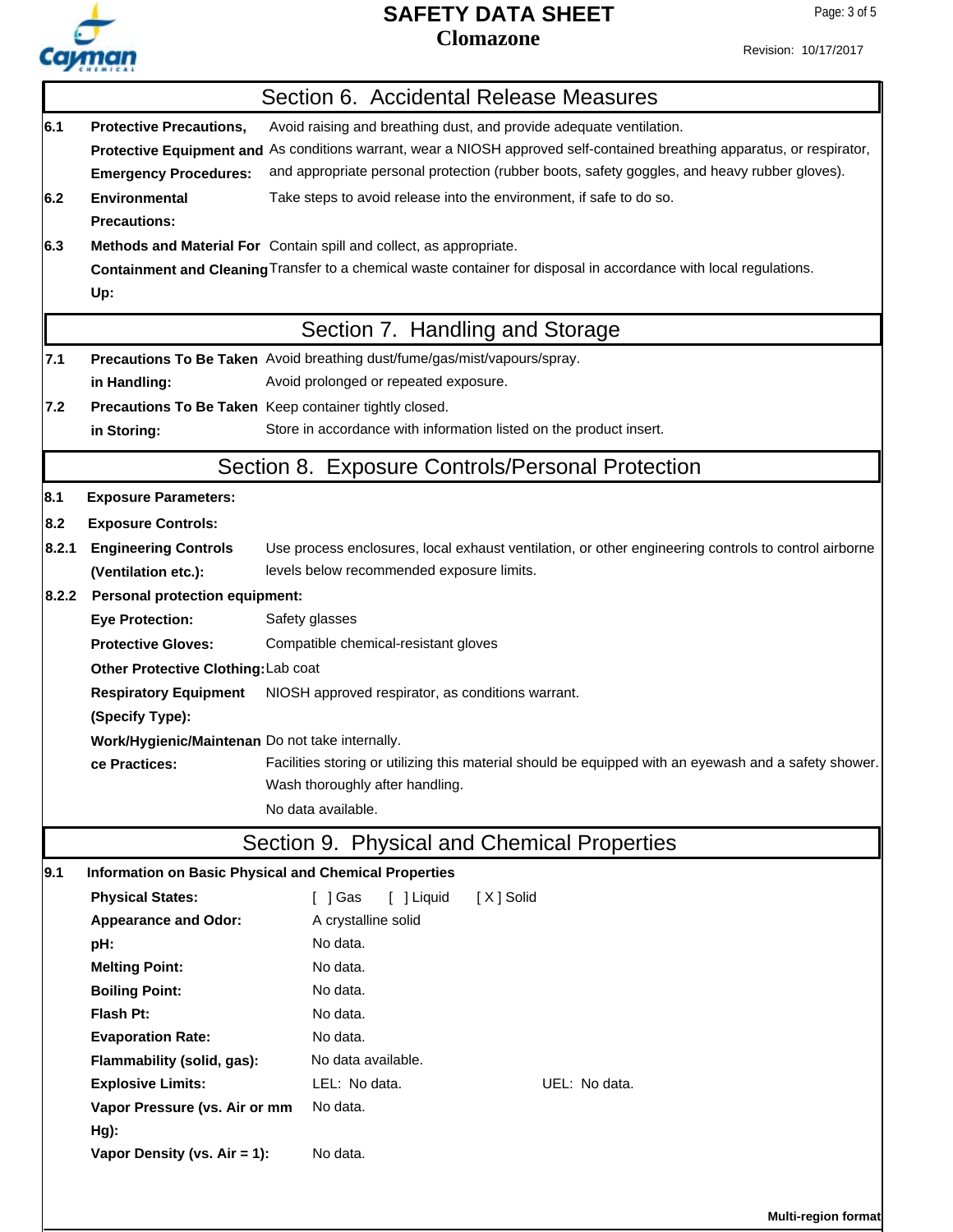### **Clomazone SAFETY DATA SHEET**



Revision: 10/17/2017

|                              |                           | Specific Gravity (Water = 1):          | No data.                                                                                     |                                                                                         |             |              |                     |  |  |
|------------------------------|---------------------------|----------------------------------------|----------------------------------------------------------------------------------------------|-----------------------------------------------------------------------------------------|-------------|--------------|---------------------|--|--|
|                              |                           | <b>Solubility in Water:</b>            | No data.                                                                                     |                                                                                         |             |              |                     |  |  |
|                              | <b>Solubility Notes:</b>  |                                        |                                                                                              | $\sim$ 1 mg/ml in PBS (pH 7.2); $\sim$ 16 mg/ml in DMSO; $\sim$ 33 mg/ml in EtOH & DMF; |             |              |                     |  |  |
|                              |                           | <b>Octanol/Water Partition</b>         | No data.                                                                                     |                                                                                         |             |              |                     |  |  |
|                              | Coefficient:              |                                        |                                                                                              |                                                                                         |             |              |                     |  |  |
|                              | <b>Autoignition Pt:</b>   |                                        | No data.                                                                                     |                                                                                         |             |              |                     |  |  |
|                              |                           | <b>Decomposition Temperature:</b>      | No data.                                                                                     |                                                                                         |             |              |                     |  |  |
|                              | <b>Viscosity:</b>         |                                        | No data.                                                                                     |                                                                                         |             |              |                     |  |  |
| 9.2                          | <b>Other Information</b>  |                                        |                                                                                              |                                                                                         |             |              |                     |  |  |
|                              | <b>Percent Volatile:</b>  |                                        | No data.                                                                                     |                                                                                         |             |              |                     |  |  |
|                              |                           | <b>Molecular Formula &amp; Weight:</b> | C12H14CINO2<br>239.7                                                                         |                                                                                         |             |              |                     |  |  |
|                              |                           |                                        | Section 10. Stability and Reactivity                                                         |                                                                                         |             |              |                     |  |  |
| 10.1                         | <b>Reactivity:</b>        |                                        | No data available.                                                                           |                                                                                         |             |              |                     |  |  |
| 10.2                         | Stability:                |                                        | Unstable [ ]<br>Stable [X]                                                                   |                                                                                         |             |              |                     |  |  |
| 10.3                         | <b>Stability Note(s):</b> |                                        | Stable if stored in accordance with information listed on the product insert.                |                                                                                         |             |              |                     |  |  |
|                              | <b>Polymerization:</b>    |                                        | Will occur [ ]<br>Will not occur [X]                                                         |                                                                                         |             |              |                     |  |  |
| 10.4                         |                           | <b>Conditions To Avoid:</b>            | No data available.                                                                           |                                                                                         |             |              |                     |  |  |
| 10.5                         |                           |                                        |                                                                                              |                                                                                         |             |              |                     |  |  |
|                              | <b>To Avoid:</b>          |                                        | Incompatibility - Materials strong oxidizing agents                                          |                                                                                         |             |              |                     |  |  |
|                              | <b>Hazardous</b>          |                                        |                                                                                              |                                                                                         |             |              |                     |  |  |
| 10.6                         |                           |                                        | carbon dioxide<br>carbon monoxide                                                            |                                                                                         |             |              |                     |  |  |
|                              |                           | <b>Decomposition or</b>                | hydrogen chloride                                                                            |                                                                                         |             |              |                     |  |  |
|                              | <b>Byproducts:</b>        |                                        | nitrogen oxides                                                                              |                                                                                         |             |              |                     |  |  |
|                              |                           |                                        |                                                                                              |                                                                                         |             |              |                     |  |  |
|                              |                           |                                        | Section 11. Toxicological Information                                                        |                                                                                         |             |              |                     |  |  |
| 11.1                         | Information on            |                                        | The toxicological effects of this product have not been thoroughly studied.                  |                                                                                         |             |              |                     |  |  |
|                              |                           | <b>Toxicological Effects:</b>          | Clomazone - Toxicity Data: Oral LD50 (rat): 1369 mg/kg;                                      |                                                                                         |             |              |                     |  |  |
| <b>Chronic Toxicological</b> |                           |                                        | Clomazone - Investigated as an agricultural chemical.                                        |                                                                                         |             |              |                     |  |  |
|                              | Effects:                  |                                        | Only select Registry of Toxic Effects of Chemical Substances (RTECS) data is presented here. |                                                                                         |             |              |                     |  |  |
|                              |                           |                                        | See actual entry in RTECS for complete information.                                          |                                                                                         |             |              |                     |  |  |
|                              |                           |                                        | Clomazone RTECS Number: NY2977000                                                            |                                                                                         |             |              |                     |  |  |
| CAS#                         |                           |                                        | <b>Hazardous Components (Chemical Name)</b>                                                  | <b>NTP</b>                                                                              | <b>IARC</b> | <b>ACGIH</b> | <b>OSHA</b>         |  |  |
|                              | 81777-89-1                |                                        | 3-Isoxazolidinone, 2-.(.(2-Chlorophenyl)methyl.).-4,4-dimeth                                 | n.a.                                                                                    | n.a.        | n.a.         | n.a.                |  |  |
|                              |                           |                                        | Section 12. Ecological Information                                                           |                                                                                         |             |              |                     |  |  |
| 12.1                         | <b>Toxicity:</b>          |                                        | Avoid release into the environment.                                                          |                                                                                         |             |              |                     |  |  |
|                              |                           |                                        | Runoff from fire control or dilution water may cause pollution.                              |                                                                                         |             |              |                     |  |  |
| 12.2                         | <b>Persistence and</b>    |                                        | No data available.                                                                           |                                                                                         |             |              |                     |  |  |
|                              | Degradability:            |                                        |                                                                                              |                                                                                         |             |              |                     |  |  |
| 12.3                         | <b>Bioaccumulative</b>    |                                        | No data available.                                                                           |                                                                                         |             |              |                     |  |  |
|                              | <b>Potential:</b>         |                                        |                                                                                              |                                                                                         |             |              |                     |  |  |
| 12.4                         | <b>Mobility in Soil:</b>  |                                        | No data available.                                                                           |                                                                                         |             |              |                     |  |  |
| 12.5                         |                           |                                        | Results of PBT and vPvB No data available.                                                   |                                                                                         |             |              |                     |  |  |
|                              | assessment:               |                                        |                                                                                              |                                                                                         |             |              |                     |  |  |
| 12.6                         |                           | Other adverse effects:                 | No data available.                                                                           |                                                                                         |             |              |                     |  |  |
|                              |                           |                                        |                                                                                              |                                                                                         |             |              |                     |  |  |
|                              |                           |                                        |                                                                                              |                                                                                         |             |              |                     |  |  |
|                              |                           |                                        |                                                                                              |                                                                                         |             |              | Multi-region format |  |  |
|                              |                           |                                        |                                                                                              |                                                                                         |             |              |                     |  |  |